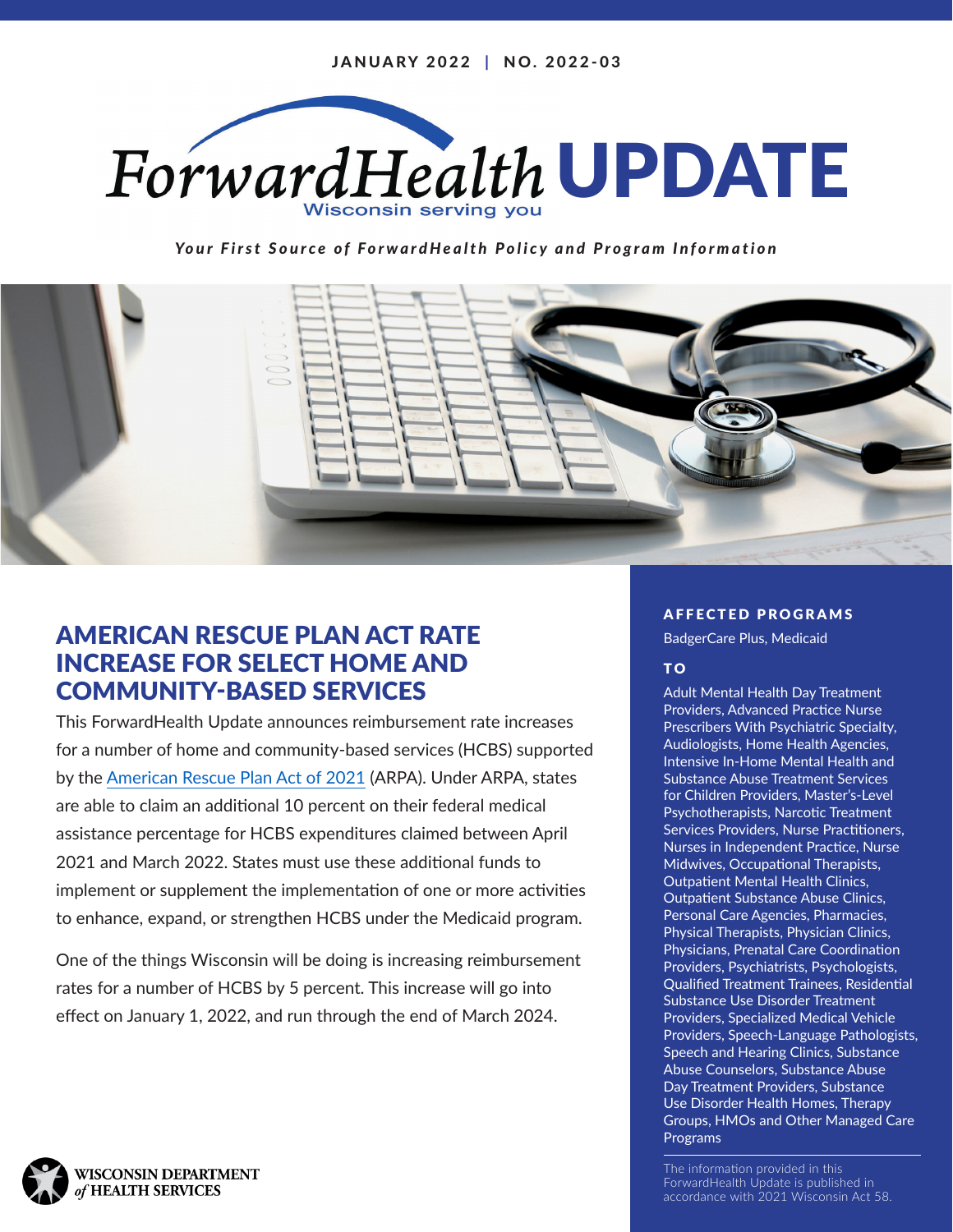Effective for dates of service on and after January 1, 2022, maximum allowable fees will increase by 5 percent for select codes in the following fee-for-service categories:

- Alcohol and other drug abuse (AODA) treatment services
- Home health services
- Medication therapy management
- Mental health day treatment
- Mental health services
- Nursing (in home)
- Occupational therapy (in home)
- Personal care
- Prenatal care coordination
- Physical therapy (in home)
- Residential substance use disorder (SUD) treatment
- Respiratory care
- Skilled nursing services (registered nurses and licensed practical nurses)
- Speech and language pathology (SLP) services (in home)
- SUD counseling
- Targeted case management
- Transportation services (excluding broker provided non-emergency transportation and ambulance services)

Select codes for AODA treatment, home health, mental health services, personal care, physical therapy, and SLP services also received increases under the 2021–23 biennial budget. The increases under Wisconsin's ARPA plan are in addition to the increases approved under the 2021–23 biennial budget, with the 5 percent increase being applied to the new rates authorized in the budget.

The ForwardHealth claims processing system may not be updated with the new reimbursement rate for home health, physical therapy, and skilled nursing services by the effective date. In that event, claims for services provided on and after January 1, 2022, that were reimbursed at the previous rate will be automatically adjusted. Reimbursement will be adjusted to the maximum amount allowed or the billed amount, whichever is less. When the adjustments are completed, they will be announced on the banner page of the Remittance Advice.